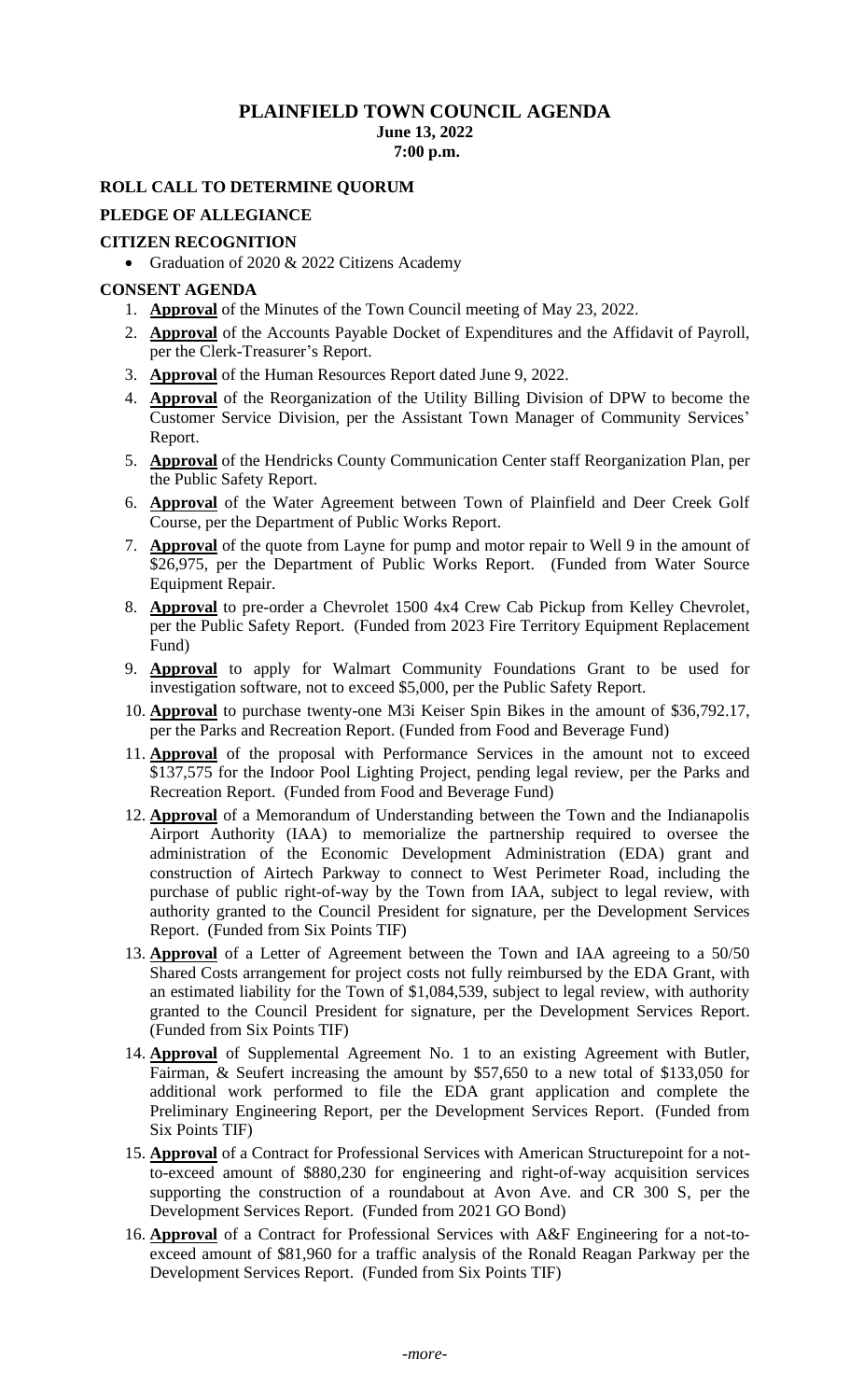- 17. **Approval** to increase Work Order No. 1 (Town Engineer Services) with Butler, Fairman, & Seufert from \$150,000 to \$240,000, per the Development Services Report. (Funded from General Fund and Water, Wastewater & Storm Water Utility Funds)
- 18. **Approval** to increase Work Order No. 6 (Public Infrastructure Inspection Services) with Butler, Fairman, & Seufert, from \$110,000 to \$220,000, per the Development Services Report. (Funded from General Fund and Water, Wastewater & Storm Water Utility Funds)
- 19. **Approval** to release all retainage, approximately \$19,200, to John Hall Construction, Inc. for work associated with the Living Christ Path Construction, per the Development Services Report.
- 20. **Approval** of Work Order 2022-1.2 with Whitaker Engineering in the amount of \$75,000 for additional engineering study associated with the Quaker Blvd Interceptor sewer, per the Development Services Report. (Funded from SR 267 TIF Fund)
- 21. **Approval** of Work Order 2022-2.0 with Whitaker Engineering in an estimated initial amount of \$20,000 for engineering services associated with emergency repair of the West Fork Interceptor sewer, per the Development Services Report. (Funded from Wastewater Operating Fund)
- 22. **Approval** of Scope Modification 3 to the contract with Ameresco in the amount of \$49,200 for advancing long lead time equipment submittals associated with the Liberty Water Booster Station and Emergency Generator, per the Development Services Report. (Funded from Current Contract Savings)
- 23. **Approval** to amend Town of Plainfield Parks Rules, Section 94.064(11) of the Plainfield Town Code, by deletion, per legal direction.

### **BUSINESS FROM THE FLOOR**

- **Guidelines Governing the Conduct of Business from the Floor**
	- 1. The proceedings are recorded for public record purposes; please come to the podium located in front of the meeting room, give your name and address, and make your presentation.
	- 2. Please make presentations as precise as possible; try to limit your comments to no more than five (5) minutes and avoid repetition of points made by previous speakers. Each speaker will be allowed to speak only once.
	- 3. If possible, please designate a spokesperson for groups supporting or opposing same positions. 4. Following your presentation please print your name and address on the speakers' sheet provided to ensure the
	- official record reflects your correct name and address.
		- ➢ **Main Street Plainfield - Patrick Keller**

### **STAFF REPORTS**

### **TOWN MANAGER'S REPORT**

### **OLD BUSINESS**

### **NEW BUSINESS**

### **RESOLUTIONS**

- **Resolution No. 2022-29 –** A Resolution Approving a Transfer of Appropriations (ARP Coronavirus Local Fiscal Recovery)
- **Resolution No. 2022-30** A Resolution Approving a Moratorium on Permitting and Replacement of Pylon and Pole Signs in the Town
- **Resolution No. 2022-31** A Resolution Disposing of Surplus Property (Parks and Recreation)
- **Resolution No. 2022-32** A Resolution Confirming the Town's Intent to Attempt to Acquire Certain Real Estate for Public Purposes

# **ORDINANCES**

# **First Reading of:**

- **Ordinance No. 28-2022 –** An Ordinance Creating the Plainfield Wheel Tax Fund and Imposing a Municipal Wheel Tax
- **Ordinance No. 29-2022** An Ordinance Creating the Plainfield Surtax Fund and Imposing a Motor Vehicle License Excise Surtax